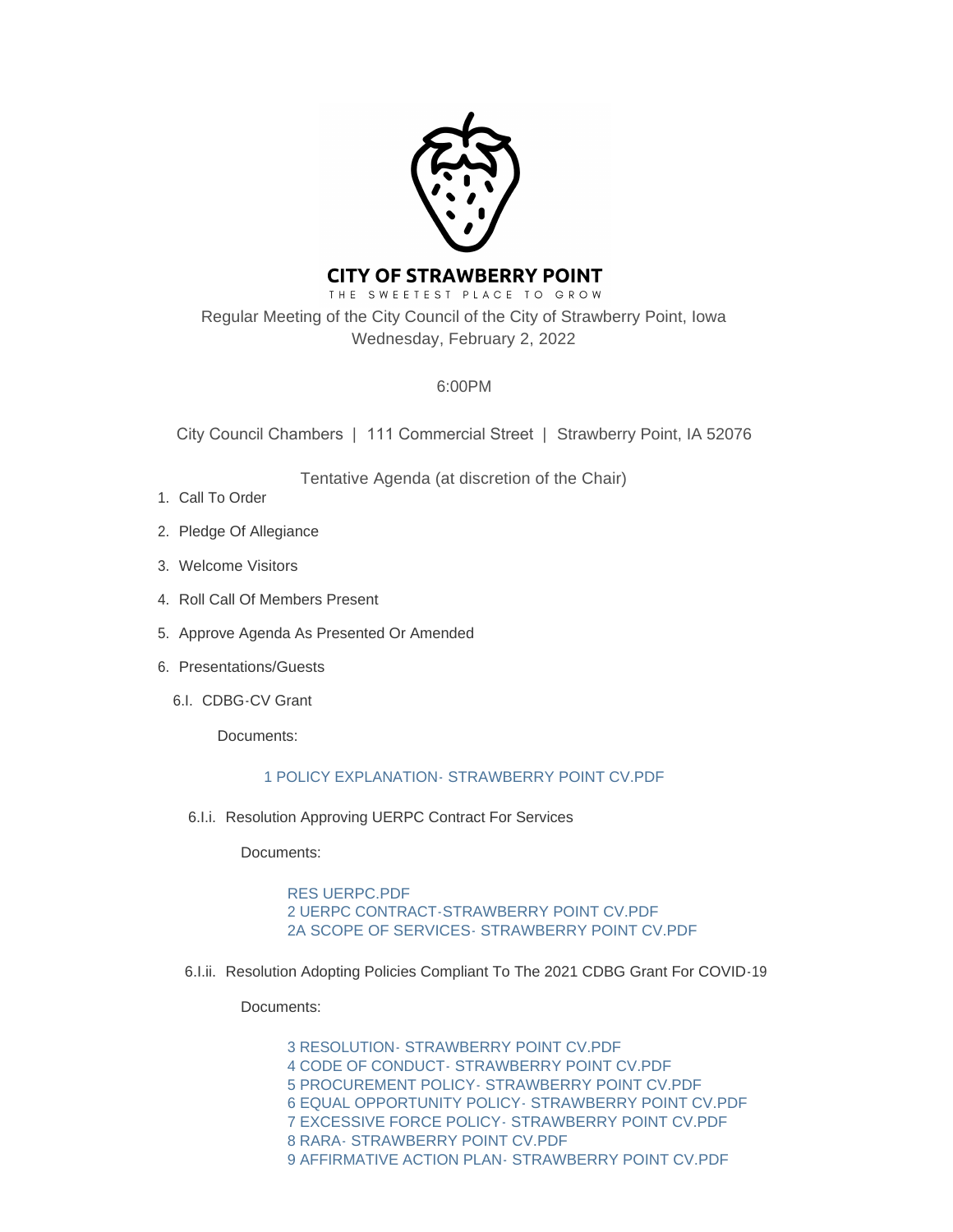## [10 AFFIRMATIVE FAIR HOUSING POLICY- STRAWBERRY POINT](http://www.strawberrypt.com/AgendaCenter/ViewFile/Item/532?fileID=473)  CV.PDF

6.I.iii. Additional Documents For Mayor's Signature

#### Documents:

[11 CERTIFICATION OF PROCUREMENT COMPLIANCE- STRAWBERRY](http://www.strawberrypt.com/AgendaCenter/ViewFile/Item/533?fileID=479)  POINT CV.PDF [12 ACKNOWLEDGEMENT OF ERR- STRAWBERRY POINT CV.PDF](http://www.strawberrypt.com/AgendaCenter/ViewFile/Item/533?fileID=476) [13 ERR SIGNATURE PAGES- STRAWBERRY POINT CV.PDF](http://www.strawberrypt.com/AgendaCenter/ViewFile/Item/533?fileID=477) [14 7015.15 STRAWBERRY POINT CV.PDF](http://www.strawberrypt.com/AgendaCenter/ViewFile/Item/533?fileID=478)

7. Consent Agenda

These are routine items and will be enacted by one motion without separate discussion unless a Council Member requests an item be removed for separate consideration.

7.I. Minutes Of 1/19/2022 City Council Meeting

Documents:

## [01192022 MINUTES.PDF](http://www.strawberrypt.com/AgendaCenter/ViewFile/Item/547?fileID=481)

7.II. Claims

Documents:

## [CLAIMS02032022 .PDF](http://www.strawberrypt.com/AgendaCenter/ViewFile/Item/546?fileID=483)

7.III. December 2021 Clerk & Treasurer Report

Documents:

## [MX-3071\\_20220121\\_122217.PDF](http://www.strawberrypt.com/AgendaCenter/ViewFile/Item/528?fileID=459)

- Unfinished Business 8.
- 9. Information
- 10. New Business
	- 10.I. Authorization To Begin Pool Employee Hiring Process
	- 10.II. Resolution Setting Public Hearing For FY2022 Budget Amendment

Documents:

[SETTING HEARING DATE FOR BUDGET AMENDMENT.PDF](http://www.strawberrypt.com/AgendaCenter/ViewFile/Item/529?fileID=480) [BUDGET AMEND PUBLICHEARINGNOTICE \(3\).PDF](http://www.strawberrypt.com/AgendaCenter/ViewFile/Item/529?fileID=460) [BUDGET AMEND REV SOURCE.PDF](http://www.strawberrypt.com/AgendaCenter/ViewFile/Item/529?fileID=461) [BUDGET AMENDMENT FY2022 REV LINES.PDF](http://www.strawberrypt.com/AgendaCenter/ViewFile/Item/529?fileID=462) [BUDGET AMEND EXP FUNCTION.PDF](http://www.strawberrypt.com/AgendaCenter/ViewFile/Item/529?fileID=463) [BUDGET AMENDMENT FY2022 EXP LINES.PDF](http://www.strawberrypt.com/AgendaCenter/ViewFile/Item/529?fileID=464)

11. Other Business

Please state your name and address for the record before proceeding with your comments. Individual remarks are limited to five minutes. Under Iowa Open Meetings Law, no discussion will be held or action taken on these comments. Comments will be